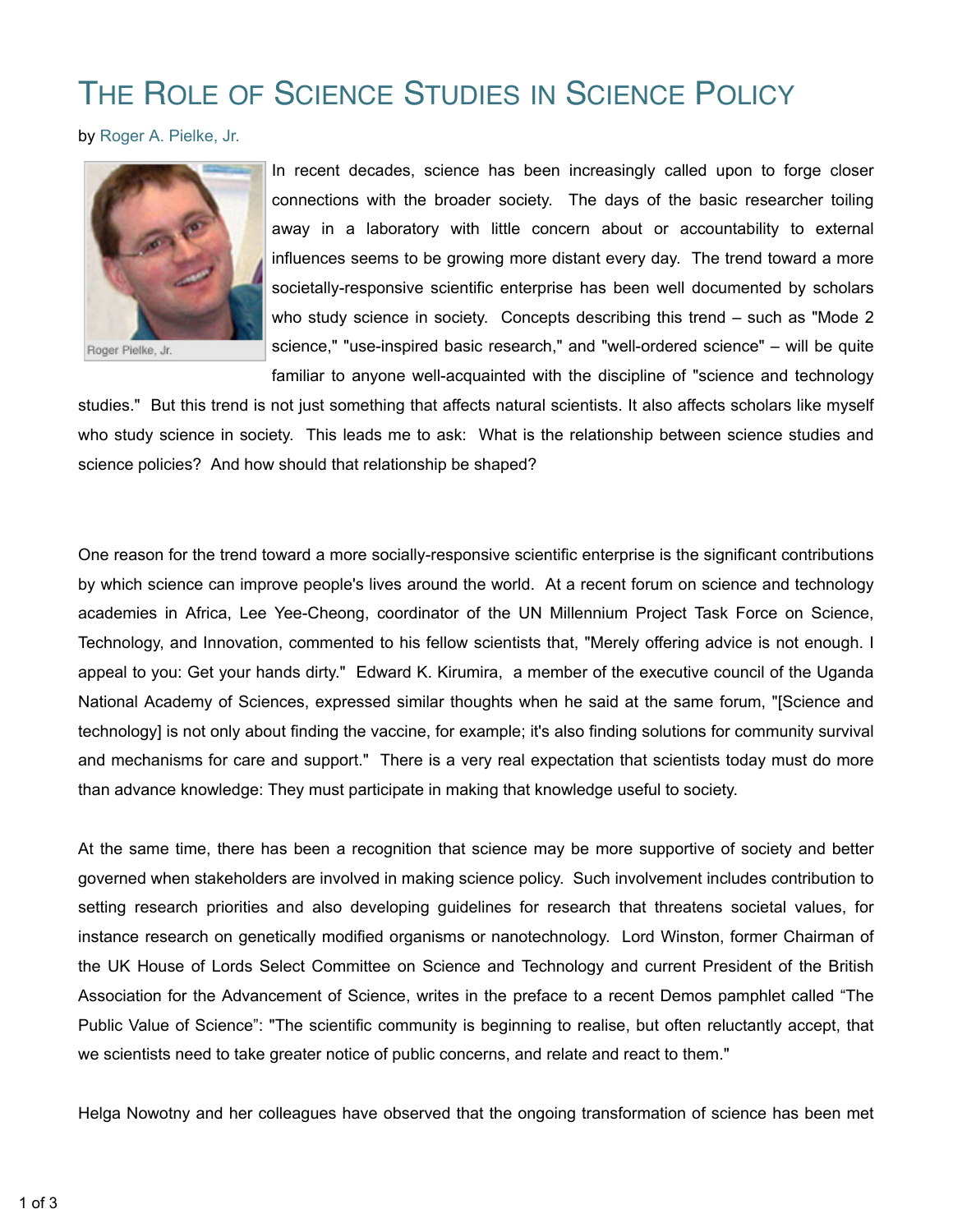with an understandably mixed reception. They write that those with the most to gain have accepted change positively. These include "politicians and civil servants struggling to create better mechanisms to link science with innovation, researchers in professional disciplines such as management struggling to wriggle out from under the condescension of more established, and more 'academic', disciplines and

researchers in newer universities, other non-university higher education institutions or outside the academic, and scientific, systems strictly defined." On the other hand they assert that there has been more resistance from those whose interests were already being served quite well by science policies, including "researchers in those established disciplines and institutions who feared that the quality of science would be eroded if these levelling ideas gained political currency and that their own autonomy would be curtailed if more explicit links were established between research and innovation."

This dynamic can be seen in a February 2005 editorial in Science by Alan Leshner, Chief Executive Officer of the American Association for the Advancement of Science, who recognizes that science is in fact changing, but also believes that many scientists will not be happy about it. Writing earlier this year, Leshner observes, "historically science and technology have changed society, society now is likely to want to change science and technology, or at least to help shape their course. For many scientists, any such overlay of values on the conduct of science is anathema to our core principles and our historic success."

In this context it is quite easy for us scholars who study science in society to see ourselves as champions of Nowotny's practitioners and interdisciplinarians. But in recent years when I looked at what I actually did on a day-to-day basis, I saw myself writing grants, publishing papers, and generally acting exactly like those established researchers concerned about the quality of their science and autonomy – and thus preserving the status quo. If there was indeed a revolution going on towards a more socially-responsive science, it had yet to exert much influence on the field of science and technology studies.

Other scholars have come to similar conclusions. For example, Helga Nowotny and Michael Guggenheim observe that, unlike academic environmental studies programs that successfully educate environmental professionals, the science studies community "has succeeded merely in establishing its own academic base." This is problematic because the knowledge gained through such studies has much to offer practitioners of science policy.

To be sure, a number of science studies scholars have been exceedingly effective at transitioning their own work in accordance with the broader trend toward societally-responsive science – names like Jasanoff, Sarewitz, and Wynne come to mind. But for the field as a whole, many of the same challenges facing the broader scientific enterprise during this transitional period have yet to fully take root. Undoubtedly there will be increasing pressure, and increasing resistance, to science studies forging a much closer connection to the